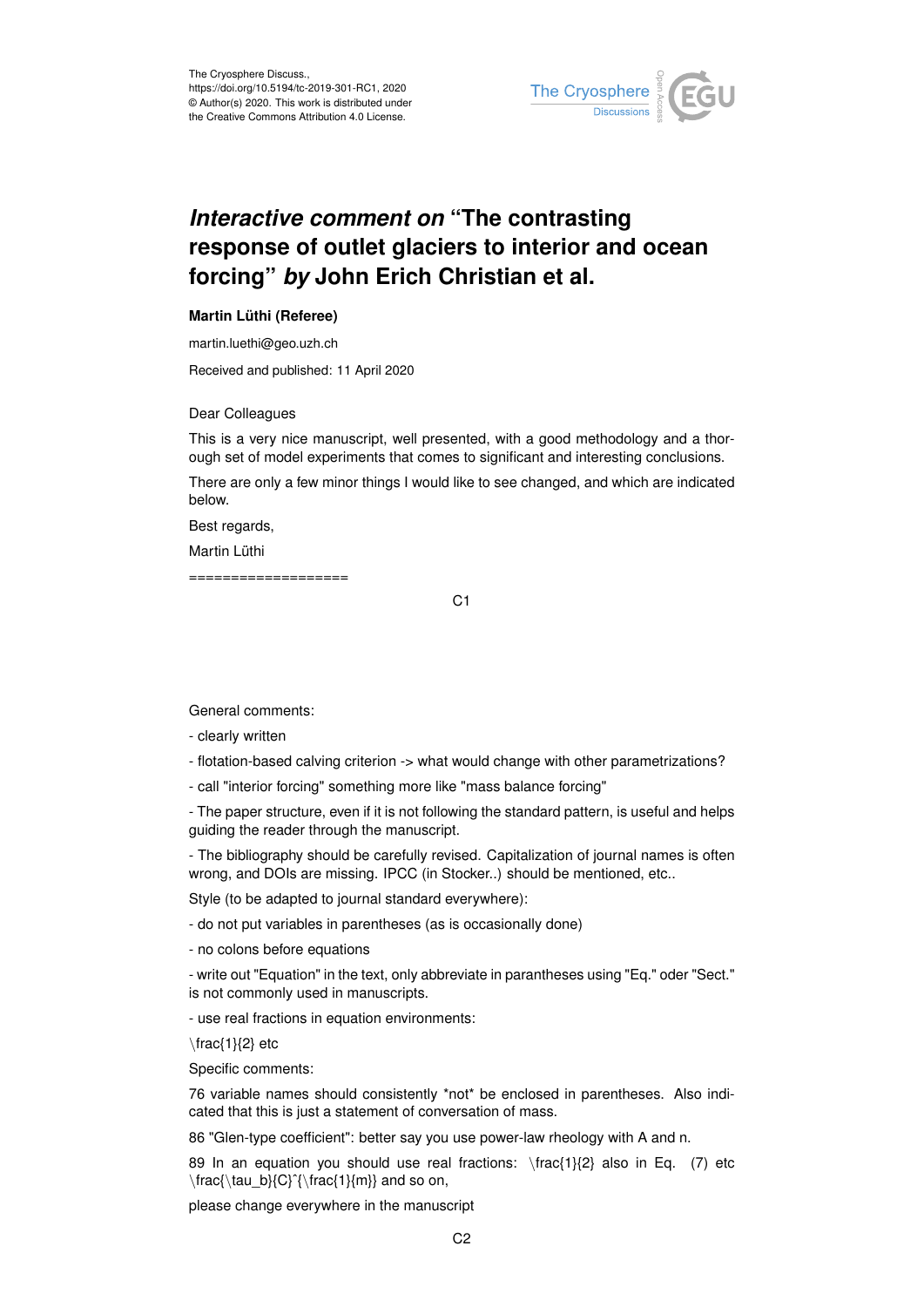105 so, here you allude that your model is defined on a grid?

115 "Section" (not abbreviated in the text)

- Figure 1d: it would be interesting to also display the forcing (maybe as gray line with appropriate scaling).

- Table 1: why is the sliding coefficient given with 5 significant digits? I think in this study this can be any arbitrary number of about that order of magnitude. Same for A.

Scientific notation does not use a \cross, but a \cdot

Also consider two more columns, one for the symbol (should come first) and one for the units.

Table header should not be given in bold.

164 it is not clear what the "two stages" are. Some other designation might better describe the model.

165 "static geometry" (as opposed to "dynamic") is probably what is assumed by all models. Do you mean "linear/sloped"?

167 "S\cross L" should be "S\cdot L" or just "SL". Do not put variable names in parentheses in some places.

167 "Q" : what is this, the flux into the grounding zone? Please make description clearer.

190 Repeat which variable is the "mass balance rate" (I think S)

192 What is this "small reservoir"? Until now there was just one, described by S and L. Maybe this is the purple box in Figure 2. If so, this setup should be made more explicit from the beginning, and Figure 2 should be improved.

200 It is not clear what the use of a linearized system is. It is certainly useful to find eigenvalues and eigenvectors at a certain state.

But having a "full" model with all nonlinearities, and then using a linearized "deviation model" makes no sense for the large changes investigated. Also, the "full" model is extremely cheap to calculate, as it is just a 2-variable ODE.

Especially given the comments in line 210 that the nonlinear ("full") ODE give the same results makes one wonder, why the linearized version is used at all (except for investigation of eigenvalues).

250 Sn important additional argument in this discussion is also the spatial scale. Interior changes take a certain time, given by the ice flow speed, to affect the terminus, while processes at the terminus are immediately affecting glacier length. This is the same as on any glacier, but the effect of terminus dynamics in tidewater are much faster and bigger than those of terminus melt on a mountain glacier.

265 Here a link to kinematic wave speed would be very interesting. How fast is the terminus signal propagating upstream.

Figure 3: The two blueish-greenish colors are difficult to distinguish, use a better color table.

Figure 4: Use clearer colors, full red, blue etc. They might look less appealing, but are easier discernible.

308 "white noise forcing" (also 311)

346 where do these exact numbers come from?

350 should the "as of 2020" follow "transient response"?

Figure 5: caption: "Table" (upper case)

457 Here the question posed above gets more pressing: why is the linearized model used? Can it be used at all for such large changes? How wrong do the results get? Why is not the "full" simple model used here?

 $C<sub>3</sub>$